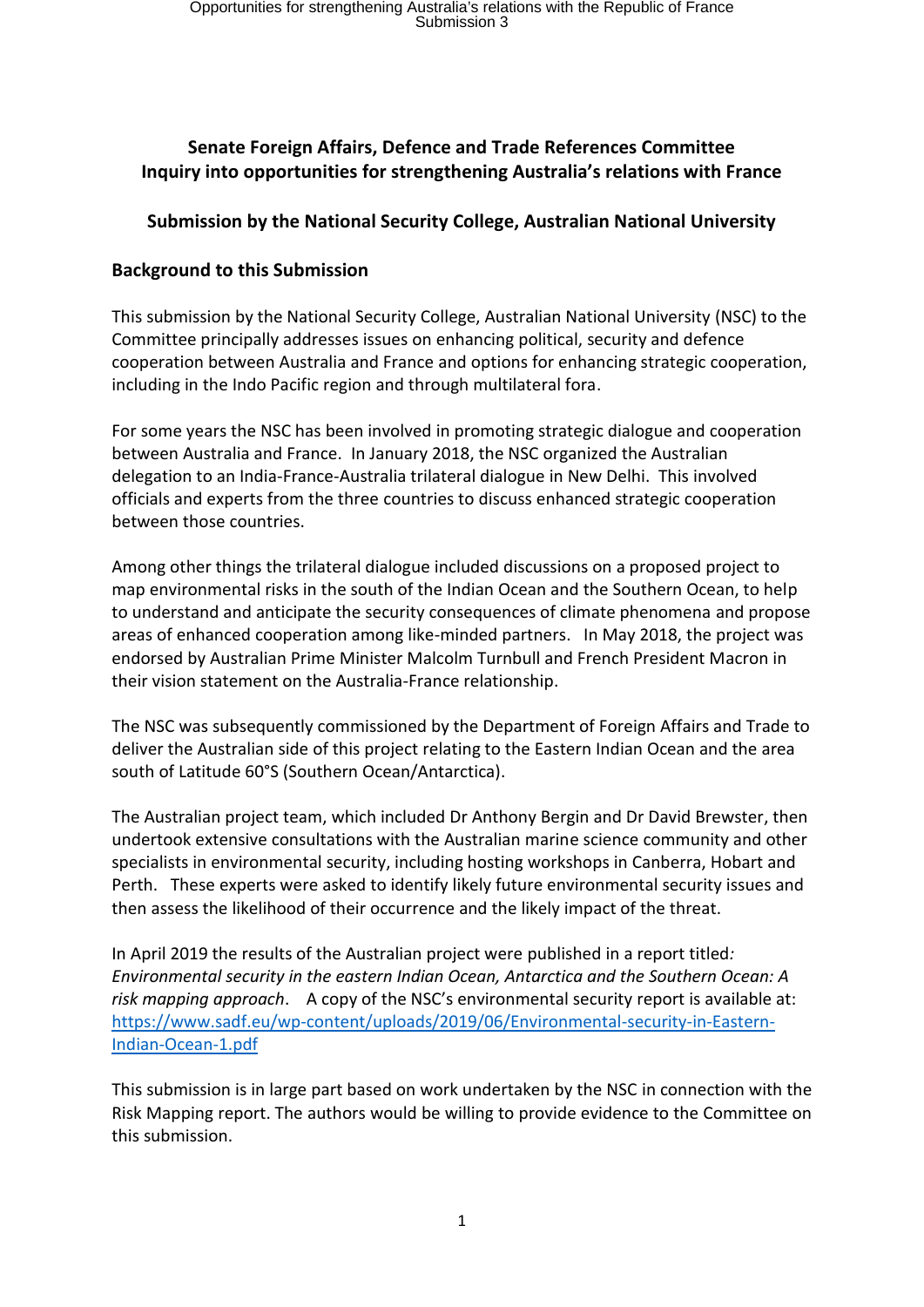## **Submission**

In coming years, there will be considerable opportunities – and indeed, expectations – for enhanced cooperation between Australia and France to address multiple security challenges in the Indian Ocean and Southern Ocean/Antarctica. Australia and France, together with India, are among the leading states proximate to this region and often have the strongest capabilities to respond to a range of threats. It makes eminent sense for Australia and France – and where possible, other partners such as India – to cooperate in addressing those threats.

This submission briefly summarises key environmental security threats in the Eastern Indian Ocean and Southern Ocean/Antarctica and sets out Risk Assessment Matrices in respect of those threats. It then provides a list of detailed recommendations for the future cooperation between Australia and France in connection with environmental security in the Eastern Indian Ocean and Southern Ocean/Antarctica.

The Indian Ocean region faces a wide range of transnational security challenges, particularly related to environmental stresses and the impacts of climate change. This may cause significant economic, political and strategic disruption among the many highly vulnerable states in the region. The Southern Ocean/Antarctica also faces considerable environmental problems.

At the same time, the geopolitical environment in the Indian Ocean/Southern Ocean/Antarctica is changing and becoming more contested than it has been for many decades. The future regional order, at least in the Indian Ocean, is likely to be more multipolar and unstable than at any time in the modern era. This is the result of several geopolitical changes that are occurring more or less concurrently, including the relative decline in US military predominance, the rise of India and China as major Indian Ocean powers and the activities of several middle powers.

Importantly, the consequences of major power competition and a more militarised strategic environment can easily become intertwined with transnational environmental security issues. The NSC's environmental security report discusses in detail several instances where those interactions have occurred in the past, and the likelihood of it occurring in the future.

The report provides an enhanced foundation to inform policy decisions about the allocation of national resources, identify opportunities for cooperation between Australia and France and suggest priorities.

The report also assesses the likelihood and consequence for major potential disruptions; details on cross-cutting sources of disruption and possible triggers for concerted attention and future implications of emergent issues/threats and escalated responses (including likely cascading and compounding impacts if threats are not addressed).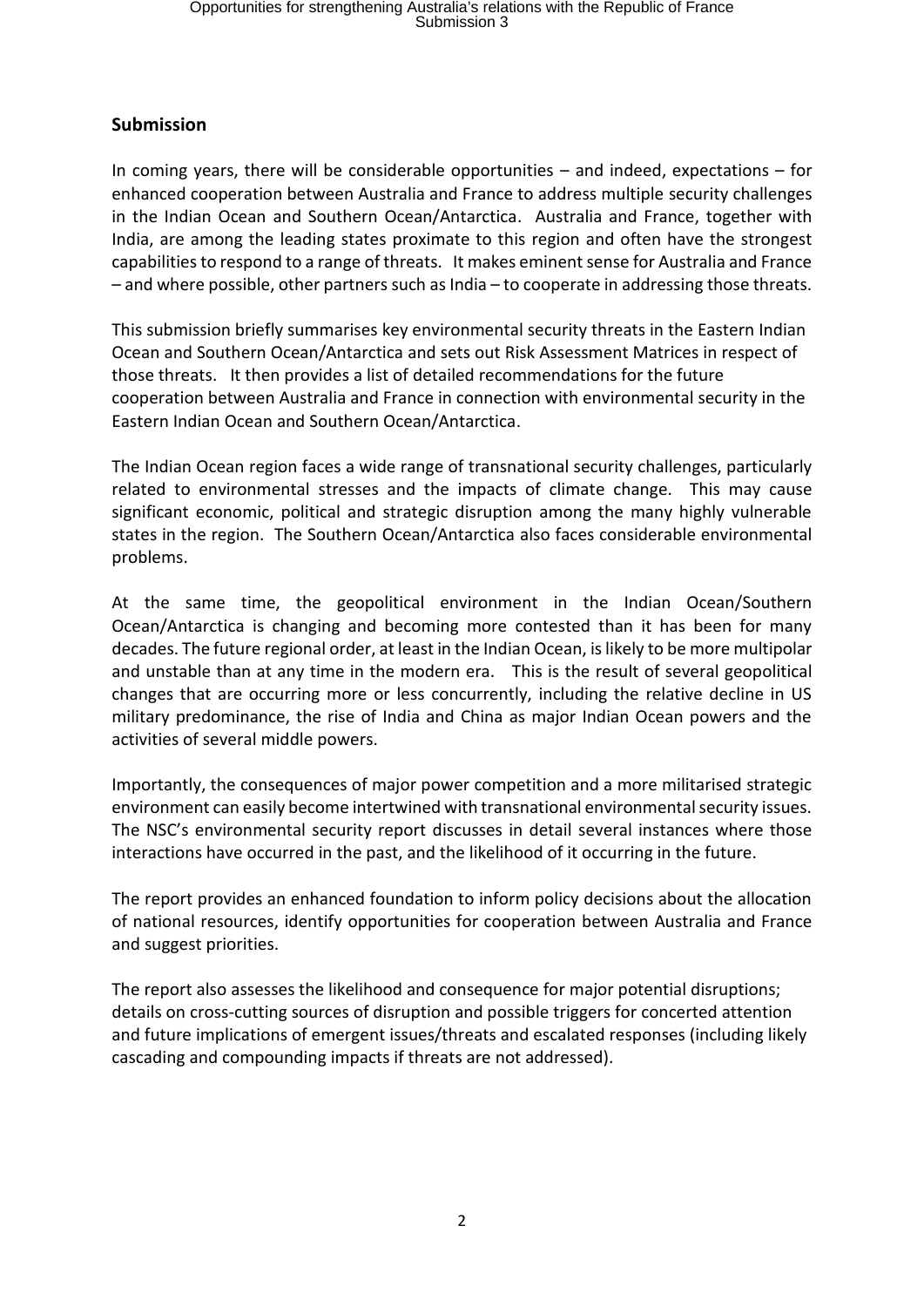## *Eastern Indian Ocean*

The geopolitical environment in the Indian Ocean, including the eastern side of the Indian Ocean, is changing and becoming more contested than it has been for many decades. Climate change and other human interactions with the environment also create an additional series of environmentally related threats. Environmentally related threats and geopolitical threats also have the potential to negatively interact, leading to the further deterioration of the security environment.

Both Australia and France are important maritime powers in the Indian Ocean. As the region becomes more multipolar they will likely find themselves playing an increasingly active role in addressing a range of traditional and non-traditional threats.

The NSC's Risk Mapping report discusses the assessed importance of issues arising from the following identified threats and challenges to maritime security in the eastern Indian Ocean:

- seabed mining
- maritime smuggling of goods
- terrorist attacks on shipping, maritime infrastructure or the marine environment
- disruption/illicit access to undersea cables
- shipping accidents
- marine pollution
- piracy
- significant declines in marine-based tourism
- unregulated population movements
- declining marine living resources
- growing competition for fish resources
- interdiction of maritime trade by state actors
- natural disasters/extreme weather events

The risk assessment matrix below for the Eastern Indian Ocean details these identified issues across the scales of minor or negligible importance to higher order critical issues of significant importance**.**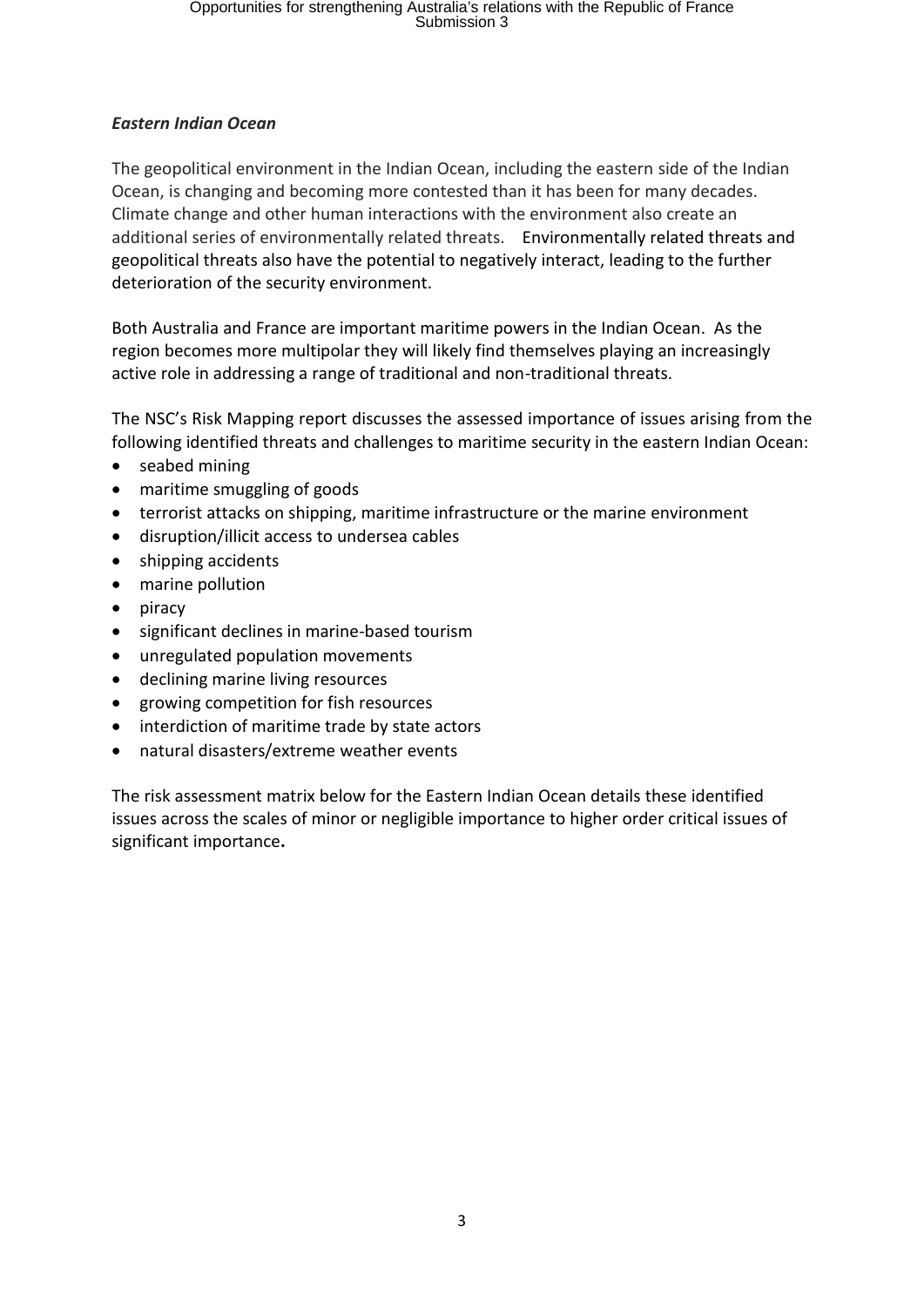| Issue/Disruption                                                                            | <b>A</b> Negligible<br>(no disruptive effects:<br>"business as usual") | <b>B</b> Minor<br>(regional tensions increase<br>temporarily: situation is<br>manageable within existing<br>processes) | <b>C</b> Significant<br>(Conflict is temporary &<br>generally constrained by<br>existing agreements)                                                                      | <b>D</b> Major<br>(significant disruption:<br>limited to areas)                       | <b>E</b> Catastrophic<br>(significant widespread<br>disruptions) |
|---------------------------------------------------------------------------------------------|------------------------------------------------------------------------|------------------------------------------------------------------------------------------------------------------------|---------------------------------------------------------------------------------------------------------------------------------------------------------------------------|---------------------------------------------------------------------------------------|------------------------------------------------------------------|
| 1 Rare<br>(most unlikely but might<br>occur in exceptional<br>circumstances)                |                                                                        |                                                                                                                        |                                                                                                                                                                           |                                                                                       |                                                                  |
| 2 Unlikely<br>(unlikely to occur without<br>significant change in<br>current circumstances) |                                                                        | • Impact of seabed mining                                                                                              |                                                                                                                                                                           |                                                                                       | • Interdiction of maritime<br>trade by state actors              |
| 3 Possible<br>(can occur in most<br>circumstances in the<br>foreseeable future)             |                                                                        |                                                                                                                        | • Terrorist attacks on<br>shipping, maritime<br>infrastructure or the<br>marine environment<br>• Disruption/illicit access to<br>undersea cables                          |                                                                                       |                                                                  |
| 4 Likely<br>(will occur in current<br>circumstances)                                        |                                                                        |                                                                                                                        | • Shipping accidents<br>• Marine pollution<br>• Piracy<br>• Significant declines in<br>marine-based tourism<br>• Human<br>trafficking/unregulated<br>population movements |                                                                                       | · Natural disasters/extreme<br>weather events                    |
| 5 Almost Certain<br>(already occurs regularly)                                              |                                                                        | • Maritime smuggling of<br>goods                                                                                       |                                                                                                                                                                           | • Declining marine living<br>resources<br>• Growing competition for<br>fish resources |                                                                  |

#### **Risk Assessment Matrix for the Eastern Indian Ocean**

### *Southern Ocean/Antarctica*

Both France and Australia look at Antarctica and the Southern Ocean through a strategic lens, focused on supporting and strengthening the Antarctic Treaty System.

France and Australia have adjacent territory in Antarctica: France's Adélie Land bisects the Australian Antarctic Territory. Both nations also possess neighbouring island territories in the sub-Antarctic region; for France, the Kerguelen and Crozet Islands, and for Australia, the Territory of Heard Island and McDonald Islands (HIMI). Both countries also assert their rights to the maritime zones around their respective islands, including sections of the Kerguelen Plateau. A delimitation agreement settles the boundary between Kerguelen and HIMI.

The NSC's Risk Mapping report discusses the assessed importance of issues arising from the following identified threats and challenges to maritime security in the Southern Ocean/Antarctica:

- Changes to Antarctic tourism
- Geo-engineering in the Southern Ocean
- Geo-engineering in the atmospheric changes
- Iceberg harvesting
- Whaling in the Southern Ocean
- Pressures from new treaty members
- Offshore drilling and mining
- Threats to the Antarctic Treaty System
- Increased danger and frequency of search and rescue operations
- Ocean acidification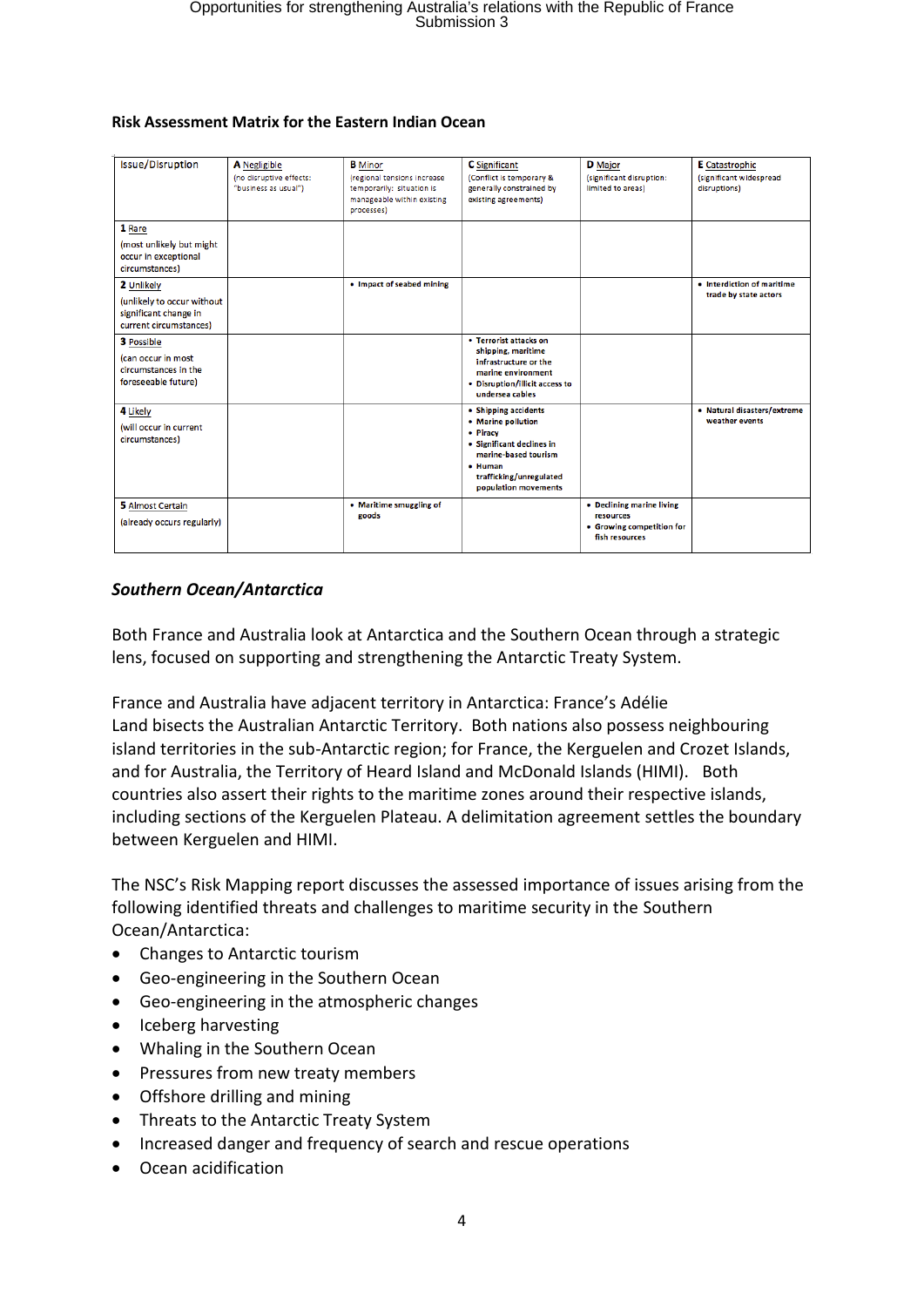- Displacement of fishing fleets leading to overfishing
- Krill exploitation
- Distant water fishing fleets
- Illegal, unreported and unregulated (IUU) fishing
- Climate change related marine ecosystem effects, including sea level rise
- Climate change impacts on Antarctic infrastructure and accessibility
- Conflict or war due to occupation of Antarctic territory and increasing militarisation

The following risk assessment matrix for the Southern Ocean and Antarctica details these identified threats and challenges across the scales of minor or negligible importance to higher order critical issues of significant importance.

#### **Risk assessment matrix for the Southern Ocean/Antarctica**

| <b>Issue/Disruption</b>                                                                     | A Negligible<br>(no disruptive effects:<br>"business as usual") | <b>B</b> Minor<br>(regional tensions increase<br>temporarily: situation is<br>manageable within existing<br>processes)           | <b>C</b> Significant<br>(Conflict is temporary &<br>generally constrained by<br>agreements like Antarctic<br>treaty, CCAMLR) | <b>D</b> Major<br>(significant disruption:<br>limited to areas)                                                   | <b>E</b> Catastrophic<br>(significant widespread<br>disruptions)                                              |
|---------------------------------------------------------------------------------------------|-----------------------------------------------------------------|----------------------------------------------------------------------------------------------------------------------------------|------------------------------------------------------------------------------------------------------------------------------|-------------------------------------------------------------------------------------------------------------------|---------------------------------------------------------------------------------------------------------------|
| 1 Rare<br>(most unlikely but might<br>occur in exceptional<br>circumstances)                | • Whaling in the Southern<br>Ocean                              | • Iceberg harvesting                                                                                                             |                                                                                                                              |                                                                                                                   |                                                                                                               |
| 2 Unlikely<br>(unlikely to occur without<br>significant change in<br>current circumstances) |                                                                 |                                                                                                                                  | • Offshore drilling                                                                                                          |                                                                                                                   | . Conflict or war due to<br>occupation of Antarctic<br>territory and increasing<br>militarisation             |
| <b>3</b> Possible<br>(can occur in most<br>circumstances in the<br>foreseeable future)      |                                                                 | • Geo-engineering in the<br><b>Southern Ocean</b><br>• Extreme atmospheric<br>changes (human induced<br>through geo-engineering) |                                                                                                                              | • Threats to the Antarctic<br><b>Treaty System</b><br>• Displacement of fishing<br>fleets<br>• Krill exploitation |                                                                                                               |
| 4 Likely<br>(will occur in current<br>circumstances)                                        |                                                                 | • Changes to Antarctic<br>tourism<br>• Pressures from new treaty<br>members                                                      | . Increased danger and<br>frequency of search and<br>rescue (SAR) operations                                                 | • Distant water fishing<br>fleets                                                                                 |                                                                                                               |
| 5 Almost Certain<br>(already occurs regularly)                                              |                                                                 |                                                                                                                                  | • Ocean acidification                                                                                                        | • Climate change impacts<br>on Antarctic<br>infrastructure and<br>accessibility                                   | • Climate change related<br>marine ecosystem change<br>· Illegal, unregulated and<br>unreported (IUU) fishing |

In terms of mitigating the consequences of these threats and challenges three broad major needs stand out: developing greater trust between states active in the region; enhanced environmental cooperation; and more effective management of environmental and related security concerns.

Risk mitigation in the Antarctic region requires more attention to measures that build confidence amongst countries active in the region, including greater efforts around issues such as search and rescue, expanded tourism, fisheries, cooperative scientific efforts and the impacts of climate change on environmental management.

Australia and France both have a strong commitment to scientific research and environmental protection in Antarctica. Both states have maintained a consistent engagement within the Antarctic Treaty System.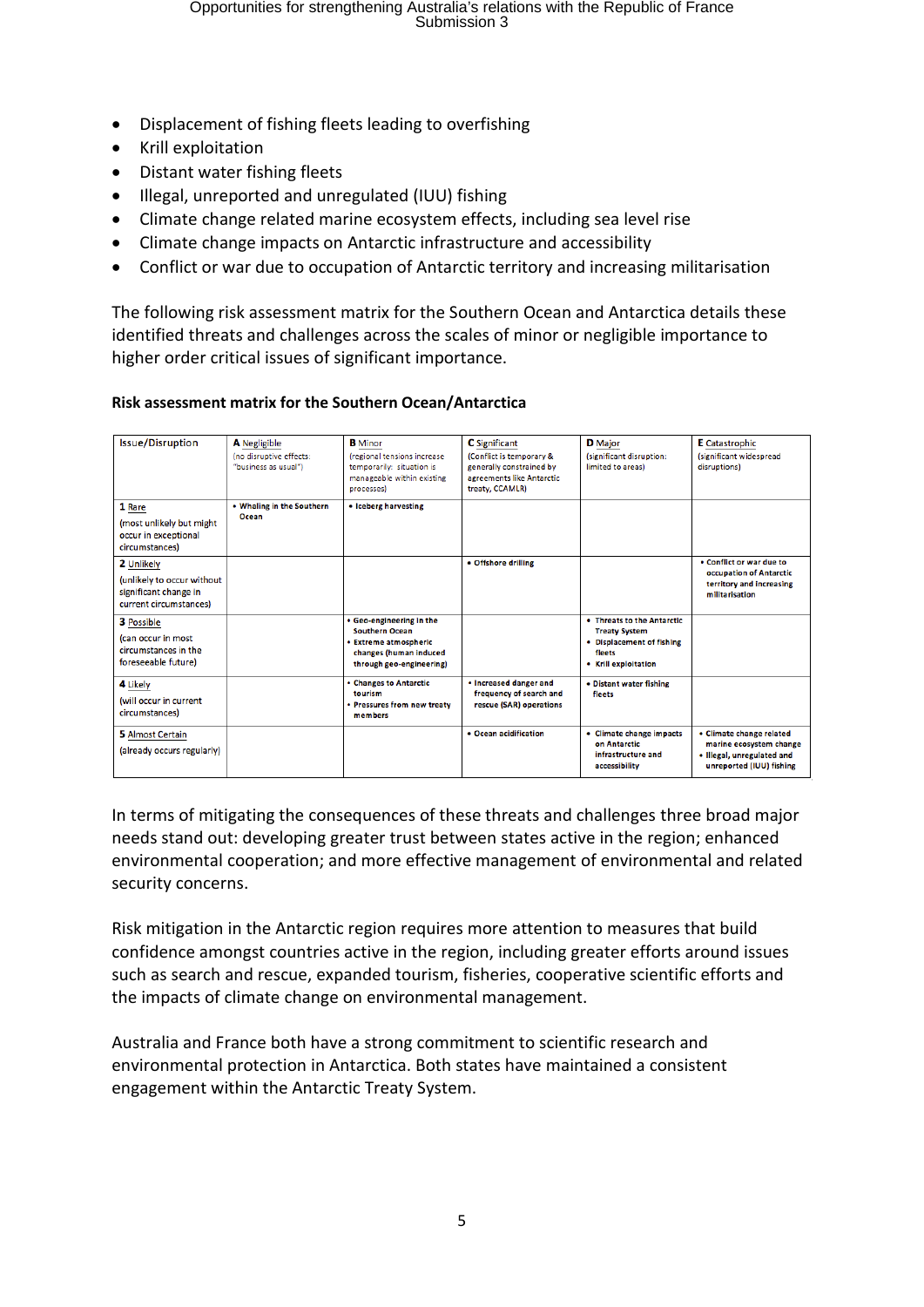## **Submission Recommendations**

The NSC's Risk Mapping report provides detailed recommendations for the future cooperation between Australia and France in connection with environmental security threats.

## *Recommendations for enhanced Australia-France cooperation in the Eastern Indian Ocean*

We make the following recommendations for enhanced Australia-France cooperation in the Eastern Indian Ocean:

- 1. Australia and France should use their experience in bilateral cooperative fishing enforcement activities in the Southern Ocean to promote similar bilateral or regional cooperative arrangements elsewhere in the Indian Ocean, potentially including in the eastern Indian Ocean.
- 2. Australia and France should facilitate greater cooperation among regional coastguard agencies. Australia and France should consider joining with like-minded partners to create arrangements for dialogue, cooperation and training among Indian Ocean coastguards. This could include a dedicated facility for professional development of senior coast guard practitioners in the region.
- 3. Australia and France should work together to promote the establishment of integrated national maritime domain awareness systems in the Indian Ocean, including in countries such as Sri Lanka, Bangladesh and the Maldives. Such national systems could then work more effectively with regional maritime domain awareness systems being developed by India and other countries in the Indian Ocean.
- 4. Australia and France, with the strongest maritime search and rescue capabilities among Indian Ocean states, should coordinate their capacity building efforts among other countries with search and rescue regions in the Indian Ocean.
- 5. Australia and France along with other key countries, such as India, should jointly develop their training and capacity building efforts in port state control to lift inspection and enforcement rates among Indian Ocean states. This should be coordinated through the Indian Ocean MoU on Port State Control.
- 6. There is considerable scope for developing framework disaster management arrangements between Australia and France and other key Indian Ocean states. These would create pre-existing coordination mechanisms for responding to disasters using the experience of ASEAN and the FRANZ arrangements among Australia, France and New Zealand in the South Pacific.
- 7. Australia should promote cooperation with France in high level scientific research alliances relevant to the blue economy and climate change, leveraging where appropriate the Intergovernmental Oceanographic Commission (IOC) Perth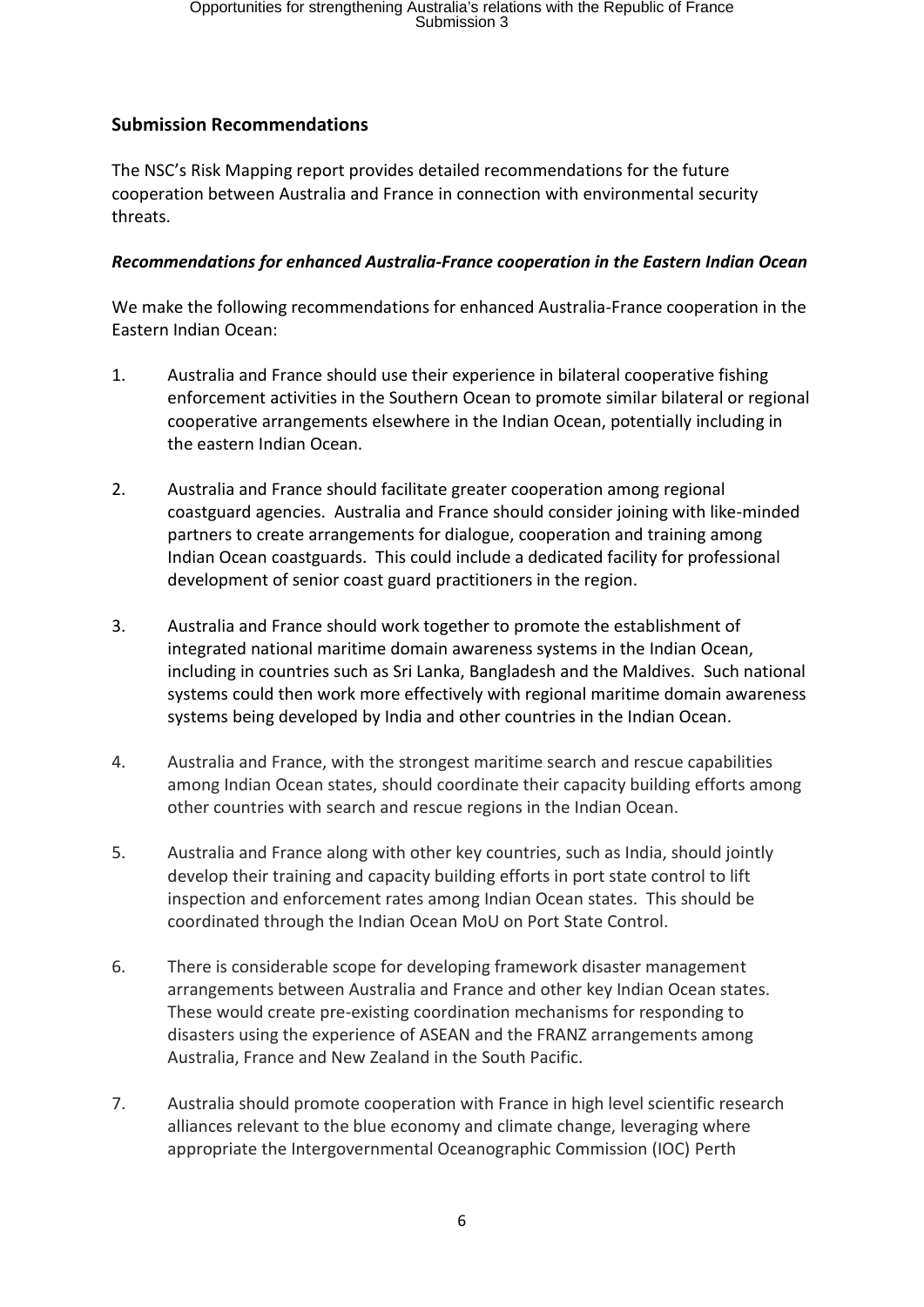Programme Office facility for the Indian Ocean. Several areas of potential cooperation in ocean science are listed in this report.

- 8. Australia and France should join with other like-minded countries to establish an Indian Ocean Environmental Security Forum (IOESF). The IOESF would bring together representatives from military and civilian agencies across the Indian Ocean region to create shared understandings on environmental security threats and help establish habits of dialogue in the field of environmental security.
- 9. Australia and France could consider working together to promote an international agreement to fill current deficiencies in international law in relation to the protection of the integrity of undersea communications cables.
- 10. Australia and France should jointly promote future iterations of the 1.5 track India-France-Australia trilateral dialogue as an important step in promoting enhanced strategic cooperation between the three countries.

## *Recommendations for enhanced Australia-France cooperation in the Southern Ocean/Antarctica*

We make the following recommendations for enhanced Australia-France cooperation in the Southern Ocean/Antarctica:

- 11. Australia and France should continue to cooperate in delivering reliable compliance and enforcement in the Southern Ocean to provide surveillance capability.
- 12. Australia and France should continue to promote multilateral cooperation around sustainable uses of the Southern Ocean and Antarctic regions.
- 13. Australia and France should cooperate on search and rescue (SAR) planning and work with other countries in the region to foster effective SAR responses.
- 14. Australia and France should facilitate a regular multilateral search and rescue exercise in the future in around the HIMI/Kerguelen Islands area, the Southern Ocean and the Antarctic continent.
- 15. Australia and France should jointly examine the management implications of climate change in the Antarctic region, looking at future Antarctic infrastructure, logistics and environmental management, both terrestrial and marine environments and resources
- 16. As a trust-building measure for Antarctic countries, Australia and France should lead on identifying guidelines for establishing and reinforcing the resilience Antarctic infrastructure that take current and predicted climate changes into account.
- 17. Australia and France should set an example by including more specialists of climate change on delegations to key Antarctic and CCAMLR meetings.